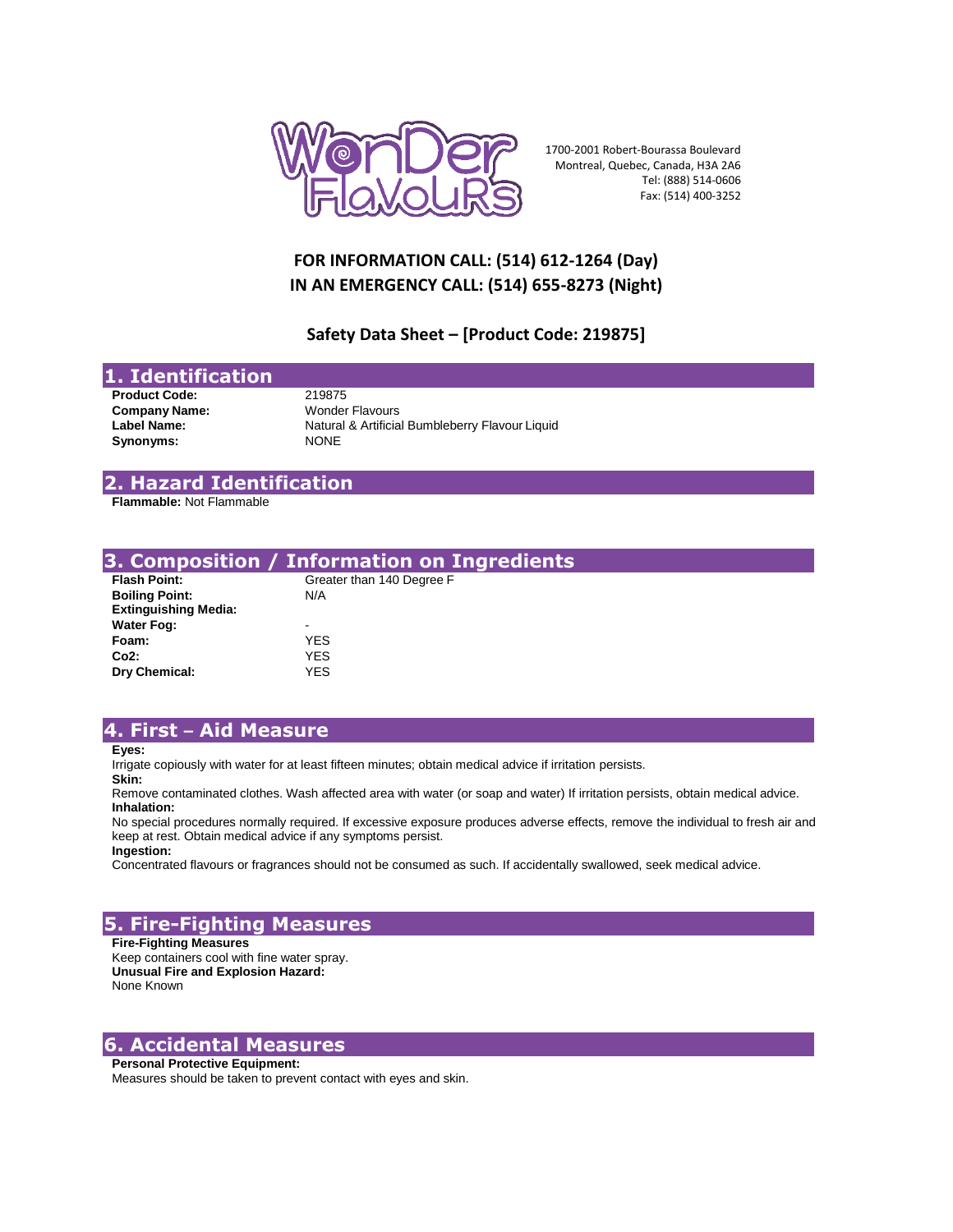# **7. Handling & Storage**

#### **Precautions (Handling and Storage):**

Store in a cool dry area protected from direct sunlight. Keep away from heat and flame. Keep containers closed when not in use. Use with adequate ventilation.

## **8. Exposure Controls / Personal Protection**

**Primary Route Of Exposure:**

Skin Contact. Undiluted material may cause irritation. Avoid contact with skin and eyes. **Medical Conditions Which May Be Aggravated By Exposure:** none known but asthmatic conditions may be aggravated by excessive breathing of vapors.

## **9. Physical and Chemical Properties**

**Physical State:** LIQUID **Specific Gravity @ 25°C:**  $S$ olubility In Water: **Refractive Index @ 20°C:** N/A

1.011-1.061 g/mL **Description:** Yellow liquid having the characteristic flavour and aroma.

## **10. Stability and Reactivity**

**Stability:**

Presents no significant reactivity hazard.

**Incompatibility:**

Avoid strong oxidizing agents.

**Hazardous Combustion or Decomposition Products:**

Burning liberates CO, CO2 and smoke. Does not undergo explosive decomposition, is shock stable, and is not an oxygen donor. Does not form explosive mixtures with organic materials. PUNGENT FUMES MAY BE EMITTED WHEN HEATED ABOVE 75°C. **Hazardous Polymerization:**

Does not undergo spontaneous exothermic polymerization.

# **11/12. Toxicological & Ecological Information**

#### **Steps to be taken if material is released or spilled:**

Eliminate all sources of ignition. Small spills can be flushed with water or soaked up with absorbent. Contain and absorb by the use of sand, earth, or inert powder.

### **13. Disposal Considerations**

Should be disposed of by a responsible contractor according to federal, state or local ordinances, or incinerated in keeping with all Environmental Protection Agency regulations.

## **14. Transport Information**

**Dot Hazard Class:** N/R **Placard Required:** N/R **Dot Shipping Name:** EXTRACT, FLAVOURING, LIQUID **Freight Classification:** 70 **Other Transport Information:** N/A

## **15. Regulatory Information**

Special ventilation facilities are not normally required for the handling of flavour or fragrance compounds provided that adequate air circulation is maintained with the working area.